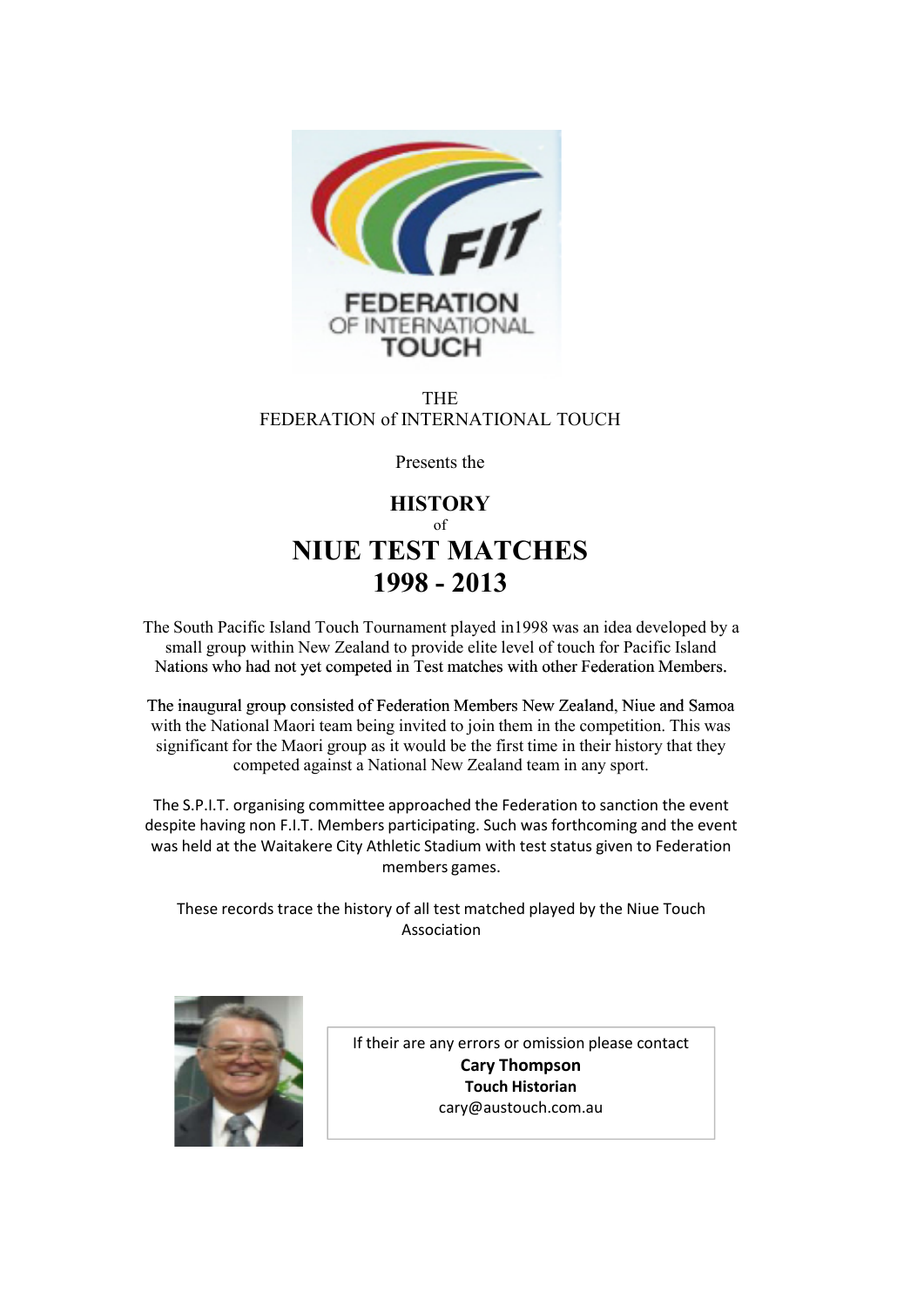## **NIUE TEST RESULTS**



| Mixed                                | <b>Niue</b>                        |              | New Zealand             | 11       | 28-Mar-98                           | Auckland, NZ                                 |
|--------------------------------------|------------------------------------|--------------|-------------------------|----------|-------------------------------------|----------------------------------------------|
| Women                                | <b>Niue</b>                        |              | New Zealand             | 19       | 28-Mar-98                           | Auckland, NZ                                 |
| Men                                  | <b>Niue</b>                        |              | New Zealand             | 11       | 28-Mar-98                           | Auckland, NZ                                 |
| <b>IMixed</b><br>Women<br><b>Men</b> | Niue<br><b>Niue</b><br><b>Niue</b> | 3.<br>3<br>5 | Samoa<br>Samoa<br>Samoa | 11<br>10 | 27-Mar-98<br>27-Mar-98<br>27-Mar-98 | Auckland, NZ<br>Auckland, NZ<br>Auckland, NZ |

# **HEAD TO HEAD 1998 - 2013**

## **NIUE**

| <b>MENS</b>                     |                        | W |  |  |   | A            | UMEN        |                        | W |  |   | $\overline{A}$ |
|---------------------------------|------------------------|---|--|--|---|--------------|-------------|------------------------|---|--|---|----------------|
| New Zealand                     |                        |   |  |  |   | 11           | New Zealand |                        |   |  |   | 19             |
| ISamoa                          |                        |   |  |  | 5 |              | Samoa       |                        |   |  | 2 | 10             |
|                                 |                        |   |  |  | 6 | 18           |             |                        |   |  | ິ | 29             |
| Biggest Win:<br>No win recorded |                        |   |  |  |   | Biggest Win: |             | No win recorded        |   |  |   |                |
| Worst Loss:                     | 1-11; New Zealand 1998 |   |  |  |   |              | Worst Loss: | 0-19; New Zealand 1998 |   |  |   |                |

| D              | W |                      |  |   | A  |  |              |                        | W |  |  |   |    |
|----------------|---|----------------------|--|---|----|--|--------------|------------------------|---|--|--|---|----|
|                |   |                      |  |   |    |  | New Zealand  |                        |   |  |  |   | 19 |
|                |   |                      |  | 5 |    |  | Samoa        |                        |   |  |  | 3 |    |
|                |   |                      |  |   |    |  |              |                        |   |  |  |   |    |
| 2              |   |                      |  |   | 18 |  |              |                        |   |  |  | 3 | 29 |
| o win recorded |   |                      |  |   |    |  | Biggest Win: | No win recorded        |   |  |  |   |    |
|                |   | 11; New Zealand 1998 |  |   |    |  | Worst Loss:  | 0-19; New Zealand 1998 |   |  |  |   |    |

| <b>IMIXED</b> |                        |  |  |  |   |    |  |  |
|---------------|------------------------|--|--|--|---|----|--|--|
| New Zealand   |                        |  |  |  |   | 11 |  |  |
| Samoa         |                        |  |  |  | 3 | 11 |  |  |
|               |                        |  |  |  |   |    |  |  |
|               |                        |  |  |  |   | 22 |  |  |
| Biggest Win:  | No win recorded        |  |  |  |   |    |  |  |
| Worst Loss:   | 1-11; New Zealand 1998 |  |  |  |   |    |  |  |